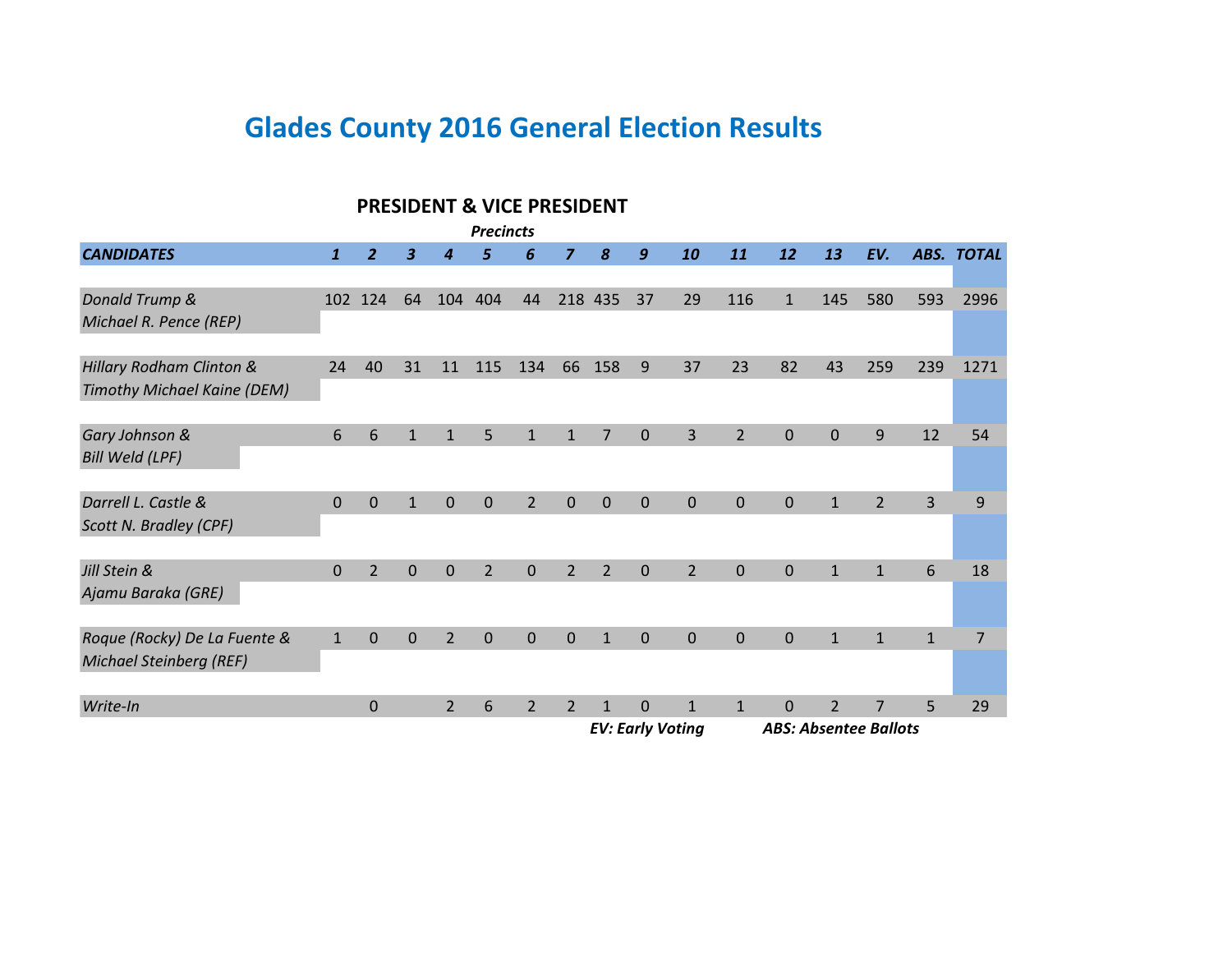#### **UNITED STATES SENATOR**

|                                                                                                                   |               |                |                |                | <b>Precincts</b> |                |                |          |                         |                |                |              |                              |                |              |                   |
|-------------------------------------------------------------------------------------------------------------------|---------------|----------------|----------------|----------------|------------------|----------------|----------------|----------|-------------------------|----------------|----------------|--------------|------------------------------|----------------|--------------|-------------------|
| <b>CANDIDATES</b>                                                                                                 | $\mathbf{1}$  | $\overline{z}$ |                |                |                  | 6              | $\overline{z}$ | 8        | 9                       | 10             | 11             | 12           | 13                           | EV.            |              | <b>ABS. TOTAL</b> |
|                                                                                                                   |               |                |                |                |                  |                |                |          |                         |                |                |              |                              |                |              |                   |
| <b>Marco Rubio (REP)</b>                                                                                          | 99            | 128            | 60             | 90             | 413              | 62             | 210            | 351      | 38                      | 32             | 103            | 12           | 152                          | 594            | 583          | 2927              |
|                                                                                                                   |               |                |                |                |                  |                |                |          |                         |                |                |              |                              |                |              |                   |
| <b>Patrick Murphy (DEM)</b>                                                                                       | 25            | 34             | 28             | 12             | 92               | 116            | 63             | 211      | 8                       | 29             | 30             | 68           | 30                           | 216            | 234          | 1196              |
| 5<br>3<br>$\Omega$<br>$\Omega$<br>$\mathbf{0}$<br>$\overline{2}$<br>17<br>8<br>76<br>5<br>7<br>12<br>11<br>1<br>4 |               |                |                |                |                  |                |                |          |                         |                |                |              |                              |                |              |                   |
| <b>Paul Stanton (LPF)</b>                                                                                         |               |                |                |                |                  |                |                |          |                         |                |                |              |                              |                |              |                   |
|                                                                                                                   |               |                |                |                |                  |                |                |          |                         |                |                |              |                              |                |              |                   |
| Tony Khoury (NPA)                                                                                                 | $\Omega$      | $\mathbf{1}$   | $\overline{2}$ | $\overline{2}$ | 3                | $\overline{2}$ | $\mathbf{0}$   | 8        | $\Omega$                | $\overline{2}$ | $\Omega$       | $\mathbf{0}$ | $\overline{2}$               | 5              | 3            | 30                |
|                                                                                                                   |               |                |                |                |                  |                |                |          |                         |                |                |              |                              |                |              |                   |
| <b>Bruce Nathan (NPA)</b>                                                                                         | $\mathcal{P}$ | $\overline{2}$ | 4              | $\overline{2}$ | 5                | $\mathbf{1}$   | $\Omega$       | 4        | $\Omega$                | $\mathbf{1}$   | $\mathbf{1}$   | $\mathbf{0}$ | 4                            | 8              | 6            | 40                |
|                                                                                                                   |               |                |                |                |                  |                |                |          |                         |                |                |              |                              |                |              |                   |
| <b>Steven Machat (NPA)</b>                                                                                        | $\Omega$      | $\Omega$       | $\Omega$       | $\Omega$       | $\overline{3}$   | $\mathbf{0}$   | $\mathbf{1}$   | 4        | $\Omega$                | $\mathbf{1}$   | $\Omega$       | $\mathbf{0}$ | $\mathbf{1}$                 | $\overline{2}$ | 3            | 15                |
|                                                                                                                   |               |                |                |                |                  |                |                |          |                         |                |                |              |                              |                |              |                   |
| <b>Basil E. Dalack (NPA)</b>                                                                                      | $\mathbf{1}$  | $\Omega$       | $\Omega$       | $\Omega$       | $\mathbf 1$      | $\mathbf{1}$   | $\Omega$       | 3        | $\Omega$                | $\overline{0}$ | $\overline{0}$ | $\mathbf{1}$ | 2                            | $\mathbf{1}$   | $\mathbf{1}$ | 11                |
|                                                                                                                   |               |                |                |                |                  |                |                |          |                         |                |                |              |                              |                |              |                   |
| Write-In                                                                                                          | $\theta$      | $\Omega$       |                | $\Omega$       | $\mathbf{0}$     | $\mathbf 0$    | $\mathbf{1}$   | $\Omega$ | $\Omega$                | $\Omega$       | $\mathbf{0}$   | $\Omega$     | $\Omega$                     |                | $\mathbf{1}$ | 3                 |
|                                                                                                                   |               |                |                |                |                  |                |                |          | <b>EV: Early Voting</b> |                |                |              | <b>ABS: Absentee Ballots</b> |                |              |                   |

#### **REPRESENTATIVE IN CONGRESS DISTRICT 17**

|                          |              |                |              |                |                | <b>Precincts</b> |              |        |                         |    |           |           |                              |     |     |            |
|--------------------------|--------------|----------------|--------------|----------------|----------------|------------------|--------------|--------|-------------------------|----|-----------|-----------|------------------------------|-----|-----|------------|
| <b>CANDIDATES</b>        | $\mathbf{1}$ | $\overline{2}$ | $\mathbf{3}$ | $\overline{a}$ | $\overline{5}$ | 6                | $\mathbf{z}$ | 8      | 9                       | 10 | <b>11</b> | <b>12</b> | <b>13</b>                    | EV. |     | ABS. TOTAL |
|                          |              |                |              |                |                |                  |              |        |                         |    |           |           |                              |     |     |            |
| <b>Tom Rooney (REP)</b>  |              | 99 125         | 66           | 90             | 378 56 197 372 |                  |              |        | -33                     | 38 | 104       | 6         | 143                          | 554 | 567 | 2828       |
|                          |              |                |              |                |                |                  |              |        |                         |    |           |           |                              |     |     |            |
| April Freeman (DEM)      | 26           | 38             | 26           | 14             | 109            | 119              |              | 73 178 | 11                      | 29 | 31        | 73        | 43                           | 231 | 227 | 1228       |
|                          |              |                |              |                |                |                  |              |        |                         |    |           |           |                              |     |     |            |
| John W. Sawyer III (NPA) | 1            | - 6            | $\mathbf{3}$ | 7              | 25             | $\overline{4}$   |              | 9 31   | $\overline{0}$          | 5  | 3         | $\Omega$  | 5 <sup>1</sup>               | 35  | 35  | 169        |
|                          |              |                |              |                |                |                  |              |        | <b>EV: Early Voting</b> |    |           |           | <b>ABS: Absentee Ballots</b> |     |     |            |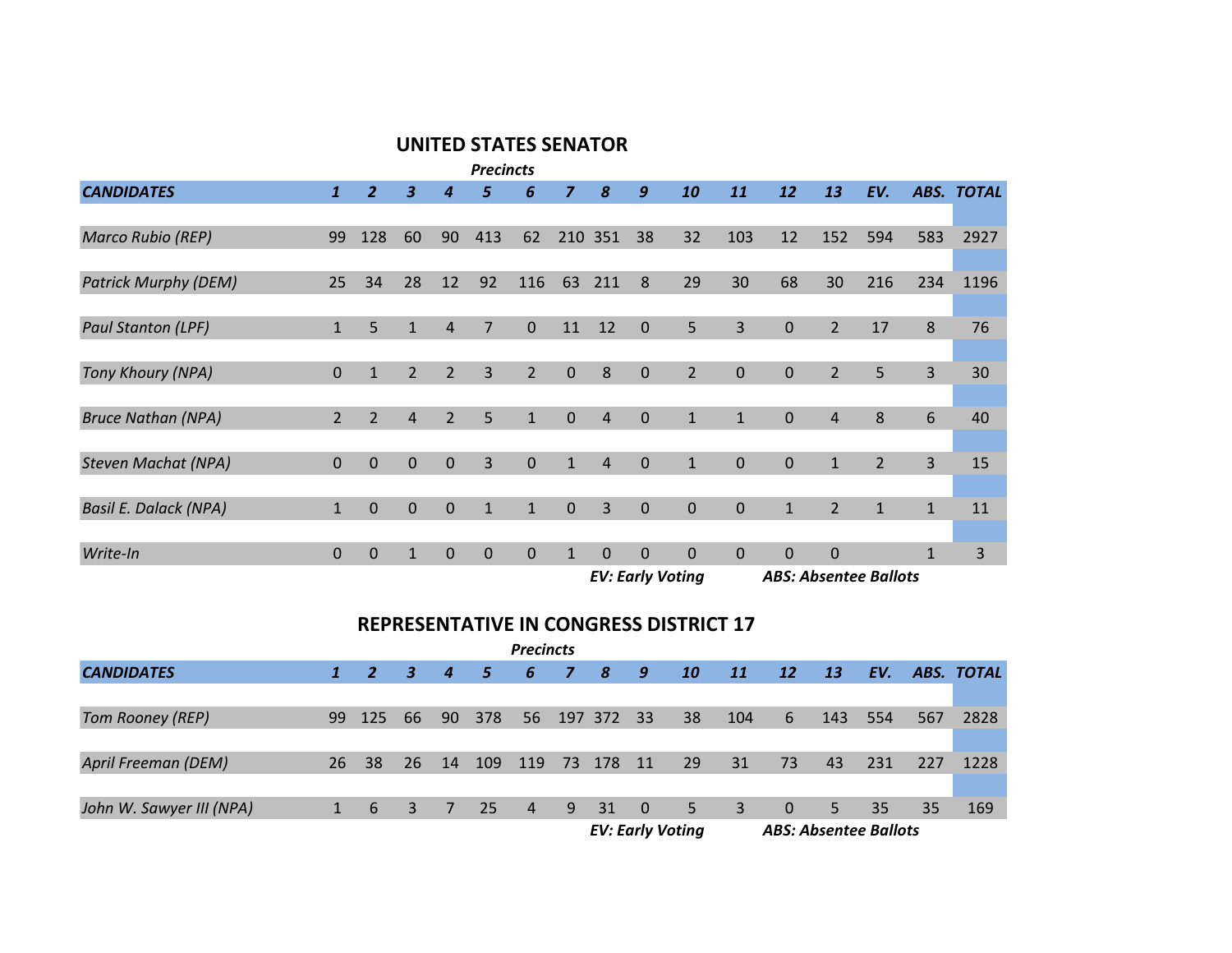|                               |              |                |                      |                  |     | <b>SHERIFF</b>   |                 |    |                         |    |    |                              |    |     |     |            |
|-------------------------------|--------------|----------------|----------------------|------------------|-----|------------------|-----------------|----|-------------------------|----|----|------------------------------|----|-----|-----|------------|
|                               |              |                |                      |                  |     | <b>Precincts</b> |                 |    |                         |    |    |                              |    |     |     |            |
| <b>CANDIDATES</b>             | $\mathbf{1}$ | $\overline{2}$ | $\boldsymbol{\beta}$ | $\boldsymbol{4}$ | 5   | 6                |                 | 8  | 9                       | 10 | 11 | 12                           | 13 | EV. |     | ABS. TOTAL |
| 110 262                       |              |                |                      |                  |     |                  |                 |    |                         |    |    |                              |    |     |     |            |
| Susan Harrelle (REP)          | 39           | 95             | 22                   | 50               | 315 | 26               |                 |    | <sup>18</sup>           | 16 | 44 | 3                            | 98 | 323 | 359 | 1780       |
|                               |              |                |                      |                  |     |                  |                 |    |                         |    |    |                              |    |     |     |            |
| David Hardin (DEM)            | 84           | 61             | 66                   | 57               | 183 | 140              | 165 240         |    | 26                      | 54 | 84 | 78                           | 81 | 457 | 397 | 2173       |
|                               |              |                |                      |                  |     |                  |                 |    |                         |    |    |                              |    |     |     |            |
| Robert A. "Tony" Wilson (INT) | 10           | 15             | 10                   | $\overline{7}$   | 24  | 17               | 15 <sup>2</sup> | 91 | $\sqrt{2}$              | 2  | 15 | $\overline{2}$               | 14 | 69  | 81  | 374        |
|                               |              |                |                      |                  |     |                  |                 |    | <b>EV: Early Voting</b> |    |    | <b>ABS: Absentee Ballots</b> |    |     |     |            |

#### **DISTRICT SUPERINTENDENT OF SCHOOLS**

|                             |    |                 |  |                       |  | <b>Precincts</b> |     |                         |    |                              |      |     |     |            |
|-----------------------------|----|-----------------|--|-----------------------|--|------------------|-----|-------------------------|----|------------------------------|------|-----|-----|------------|
| <b>CANDIDATES</b>           |    | 1 2 3 4 5 6 7 8 |  |                       |  |                  | - 9 | <b>10</b>               | 11 | <b>12</b>                    | - 13 | EV. |     | ABS. TOTAL |
|                             |    |                 |  |                       |  |                  |     |                         |    |                              |      |     |     |            |
| Scott Bass (DEM)            |    | 68 105 61       |  | 60 312 138 174 421 22 |  |                  |     | 28                      | 78 | 64                           | -120 | 494 | 552 | - 2697     |
|                             |    |                 |  |                       |  |                  |     |                         |    |                              |      |     |     |            |
| <b>Andy Ringstaff (NPA)</b> | 64 | -60             |  | 36 51 178             |  | 45 103 141 21    |     | 40                      | 63 | 19                           | 68   | 320 | 243 | 1452       |
|                             |    |                 |  |                       |  |                  |     | <b>EV: Early Voting</b> |    | <b>ABS: Absentee Ballots</b> |      |     |     |            |

#### **SUPERVISOR OF ELECTIONS**

|                            |    |        |     |                       |  | <b>Precincts</b> |                         |           |                          |                              |      |     |     |            |
|----------------------------|----|--------|-----|-----------------------|--|------------------|-------------------------|-----------|--------------------------|------------------------------|------|-----|-----|------------|
| <b>CANDIDATES</b>          |    |        |     | 1 2 3 4 5 6 7 8       |  |                  | 89.                     | <b>10</b> | $\overline{\mathbf{11}}$ | 12 <sup>°</sup>              | - 13 | EV. |     | ABS. TOTAL |
|                            |    |        |     |                       |  |                  |                         |           |                          |                              |      |     |     |            |
| Aletris Farnam (REP)       |    | 74 101 | -48 | 65 309                |  |                  | 68 157 291 21 23        |           | 65                       | - 33                         | 108  | 437 | 523 | -2323      |
|                            |    |        |     |                       |  |                  |                         |           |                          |                              |      |     |     |            |
| Angie Woodward Hough (DEM) | 54 | - 68   | 47  | 45 188 112 125 275 23 |  |                  |                         | 44        | 73                       | 47                           | 77   | 383 | 307 | 1868       |
|                            |    |        |     |                       |  |                  | <b>EV: Early Voting</b> |           |                          | <b>ABS: Absentee Ballots</b> |      |     |     |            |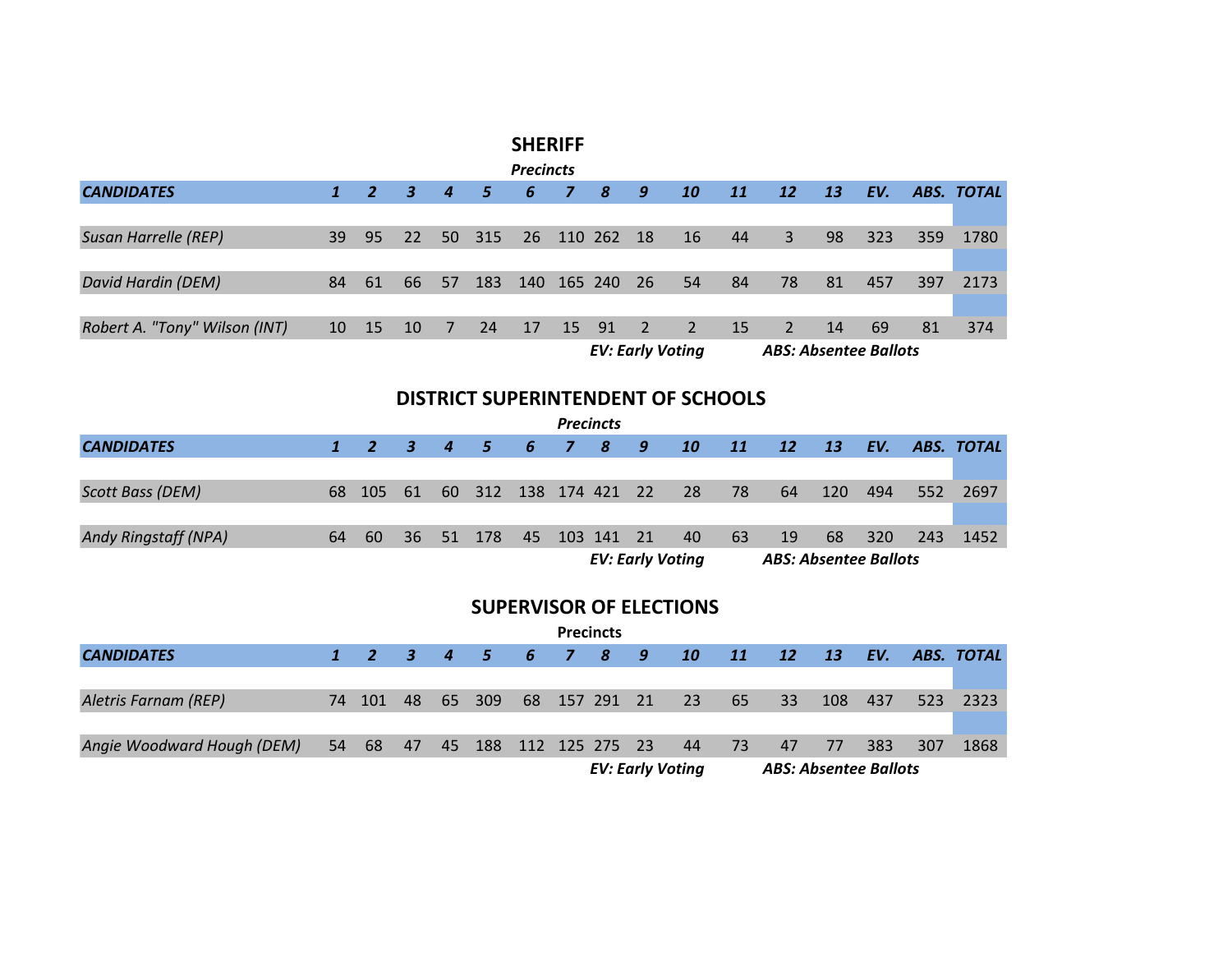#### **COUNTY COMMISSIONER DISTRICT 3**

|                      |                  |      |  |                            |  | <b>Precincts</b> |                         |                 |                            |                              |       |     |            |          |
|----------------------|------------------|------|--|----------------------------|--|------------------|-------------------------|-----------------|----------------------------|------------------------------|-------|-----|------------|----------|
| <b>CANDIDATES</b>    |                  |      |  | 1 2 3 4 5 6 7 8 9          |  |                  |                         | <b>10</b>       | $\overline{\phantom{0}11}$ | <b>12</b>                    | $-13$ | EV. | ABS. TOTAL |          |
|                      |                  |      |  |                            |  |                  |                         |                 |                            |                              |       |     |            |          |
| Donald Strenth (REP) | $\neg$ 71 $\neg$ | - 99 |  | 45 86 326 53 186 309 36 39 |  |                  |                         |                 | 71                         | 6                            | 105   | 460 |            | 466 2358 |
|                      |                  |      |  |                            |  |                  |                         |                 |                            |                              |       |     |            |          |
| Paul Beck (DEM)      | 56.              | - 67 |  | 52 28 173 128 100 251 10   |  |                  |                         | $\overline{31}$ | 67                         | 74                           | 81    | 361 | 340        | 1819     |
|                      |                  |      |  |                            |  |                  | <b>EV: Early Voting</b> |                 |                            | <b>ABS: Absentee Ballots</b> |       |     |            |          |

#### **JUSTICE OF THE SUPREME COURT**

|                                 |            |              |                |                         |                  |     |     | <b>Precincts</b> |     |    |    |    |    |     |     |      |              |
|---------------------------------|------------|--------------|----------------|-------------------------|------------------|-----|-----|------------------|-----|----|----|----|----|-----|-----|------|--------------|
|                                 |            | $\mathbf{1}$ | $\overline{2}$ | 3                       | $\boldsymbol{4}$ | 5   | 6   | 7                | 8   | 9  | 10 | 11 | 12 | 13  | EV. | ABS. | <b>TOTAL</b> |
|                                 |            |              |                |                         |                  |     |     |                  |     |    |    |    |    |     |     |      |              |
| Shall Justice Charles T. Canady | <b>YES</b> | 64           | 87             | 56                      | 40               | 284 | 126 | 144              | 334 | 18 | 42 | 68 | 57 | 125 | 439 | 443  | 2327         |
| of the Supreme Court be         |            |              |                |                         |                  |     |     |                  |     |    |    |    |    |     |     |      |              |
| retained in office?             | <b>NO</b>  | 28           | 63             | 33                      | 52               | 175 | 49  | 119              | 201 | 23 | 29 | 58 | 22 | 55  | 296 | 295  | 1498         |
|                                 |            |              |                |                         |                  |     |     |                  |     |    |    |    |    |     |     |      |              |
|                                 |            |              |                |                         |                  |     |     | <b>Precincts</b> |     |    |    |    |    |     |     |      |              |
|                                 |            | $\mathbf{1}$ | $\overline{2}$ | $\boldsymbol{3}$        | $\boldsymbol{4}$ | 5   | 6   | 7                | 8   | 9  | 10 | 11 | 12 | 13  | EV. | ABS. | <b>TOTAL</b> |
|                                 |            |              |                |                         |                  |     |     |                  |     |    |    |    |    |     |     |      |              |
| Shall Justice Jorge Labarga     | <b>YES</b> | 62           | 89             | 44                      | 36               | 253 |     | 118 125          | 300 | 17 | 42 | 57 | 52 | 113 | 398 | 400  | 2106         |
| of the Supreme Court be         |            |              |                |                         |                  |     |     |                  |     |    |    |    |    |     |     |      |              |
| retained in office              | <b>NO</b>  | 51           | 63             | 42                      | 54               | 208 | 55  | 133              | 227 | 24 | 29 | 68 | 26 | 68  | 331 | 334  | 1713         |
|                                 |            |              |                |                         |                  |     |     |                  |     |    |    |    |    |     |     |      |              |
|                                 |            |              |                |                         |                  |     |     | <b>Precincts</b> |     |    |    |    |    |     |     |      |              |
|                                 |            | $\mathbf{1}$ | $\overline{2}$ | $\overline{\mathbf{3}}$ | $\boldsymbol{4}$ | 5   | 6   | 7                | 8   | 9  | 10 | 11 | 12 | 13  | EV. | ABS. | <b>TOTAL</b> |
|                                 |            |              |                |                         |                  |     |     |                  |     |    |    |    |    |     |     |      |              |
| Shall Justice Ricky L. Polston  | <b>YES</b> | 65           | 90             | 52                      | 45               | 281 |     | 122 142          | 326 | 17 | 44 | 68 | 61 | 127 | 431 | 440  | 2311         |
| of the Supreme Court be         |            |              |                |                         |                  |     |     |                  |     |    |    |    |    |     |     |      |              |
| retained in office              | <b>NO</b>  | 47           | 61             | 36                      | 43               | 182 | 53  | 119              | 201 | 24 | 27 | 59 | 17 | 53  | 294 | 291  | 1507         |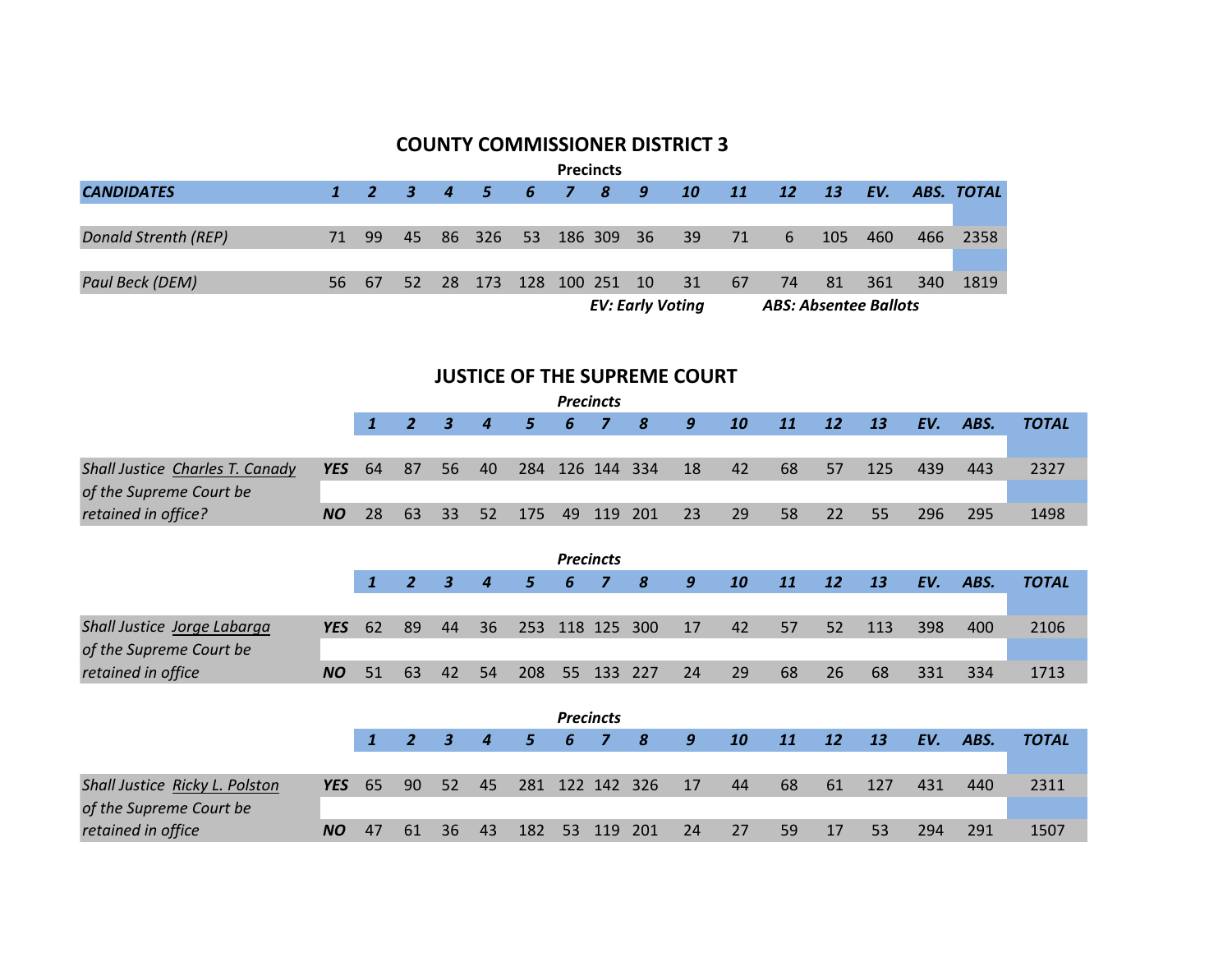|                                                                  |            |              |                |                         |                  |     |    | <b>Precincts</b> |     |                  | <b>SECOND DISTRICT COURT OF APPEAL</b> |    |    |     |     |      |              |
|------------------------------------------------------------------|------------|--------------|----------------|-------------------------|------------------|-----|----|------------------|-----|------------------|----------------------------------------|----|----|-----|-----|------|--------------|
|                                                                  |            | $\mathbf{1}$ | $\overline{2}$ | $\boldsymbol{3}$        | 4                | 5   | 6  | $\overline{z}$   | 8   | 9                | 10                                     | 11 | 12 | 13  | EV. | ABS. | <b>TOTAL</b> |
| Shall Judge John Badalamenti<br>of the Second District Court     | <b>YES</b> | 62           | 94             | 51                      | 37               | 275 |    | 115 133 324      |     | 17               | 43                                     | 64 | 60 | 124 | 421 | 424  | 2244         |
| of Appeal be retained in<br>office?                              | <b>NO</b>  | 49           | 58             | 37                      | 50               | 184 | 58 | 126              | 202 | 24               | 27                                     | 63 | 20 | 55  | 300 | 295  | 1548         |
|                                                                  |            |              |                |                         |                  |     |    | <b>Precincts</b> |     |                  |                                        |    |    |     |     |      |              |
|                                                                  |            | $\mathbf{1}$ | $\overline{2}$ | $\overline{\mathbf{3}}$ | $\boldsymbol{4}$ | 5   | 6  | $\overline{z}$   | 8   | $\boldsymbol{g}$ | 10                                     | 11 | 12 | 13  | EV. | ABS. | <b>TOTAL</b> |
| Shall Judge Marvel L.<br>Crenshaw of the Second                  | <b>YES</b> | 62           | 91             | 55                      | 38               | 279 |    | 118 134 325      |     | 18               | 50                                     | 73 | 61 | 123 | 429 | 429  | 2285         |
| <b>District Court of Appeal be</b><br>retained in office?        | <b>NO</b>  | 48           | 59             | 32                      | 49               | 171 | 56 | 124 198          |     | 21               | 20                                     | 55 | 18 | 55  | 290 | 290  | 1486         |
|                                                                  |            |              |                |                         |                  |     |    | <b>Precincts</b> |     |                  |                                        |    |    |     |     |      |              |
|                                                                  |            | $\mathbf{1}$ | $\overline{2}$ | $\overline{\mathbf{3}}$ | 4                | 5   | 6  | $\overline{z}$   | 8   | $\boldsymbol{g}$ | 10                                     | 11 | 12 | 13  | EV. | ABS. | <b>TOTAL</b> |
| Shall Judge Patricia J. Kelly of<br>the Second District Court of | <b>YES</b> | 66           | 98             | 55                      | 37               | 280 |    | 132 143 340      |     | 20               | 49                                     | 71 | 61 | 123 | 440 | 462  | 2377         |
| Appeal retained in office?                                       | <b>NO</b>  | 44           | 52             | 32                      | 50               | 171 | 40 | 116 181          |     | 20               | 21                                     | 56 | 17 | 56  | 278 | 260  | 1394         |
|                                                                  |            |              |                |                         |                  |     |    | <b>Precincts</b> |     |                  |                                        |    |    |     |     |      |              |
|                                                                  |            | $\mathbf{1}$ | $\overline{2}$ | $\overline{\mathbf{3}}$ | $\overline{4}$   | 5   | 6  | $\overline{z}$   | 8   | 9                | 10                                     | 11 | 12 | 13  | EV. | ABS. | <b>TOTAL</b> |
|                                                                  |            |              |                |                         |                  |     |    |                  |     |                  |                                        |    |    |     |     |      |              |
| Shall Judge Nelly N.<br>Khouzam of the Second                    | <b>YES</b> | 60           | 92             | 49                      | 37               | 253 |    | 111 127          | 307 | 20               | 45                                     | 61 | 57 | 107 | 388 | 399  | 2113         |
| <b>District Court of Appeal be</b><br>retained in office?        | <b>NO</b>  | 49           | 58             | 37                      | 50               | 197 | 61 | 131              | 216 | 20               | 25                                     | 66 | 20 | 71  | 328 | 321  | 1650         |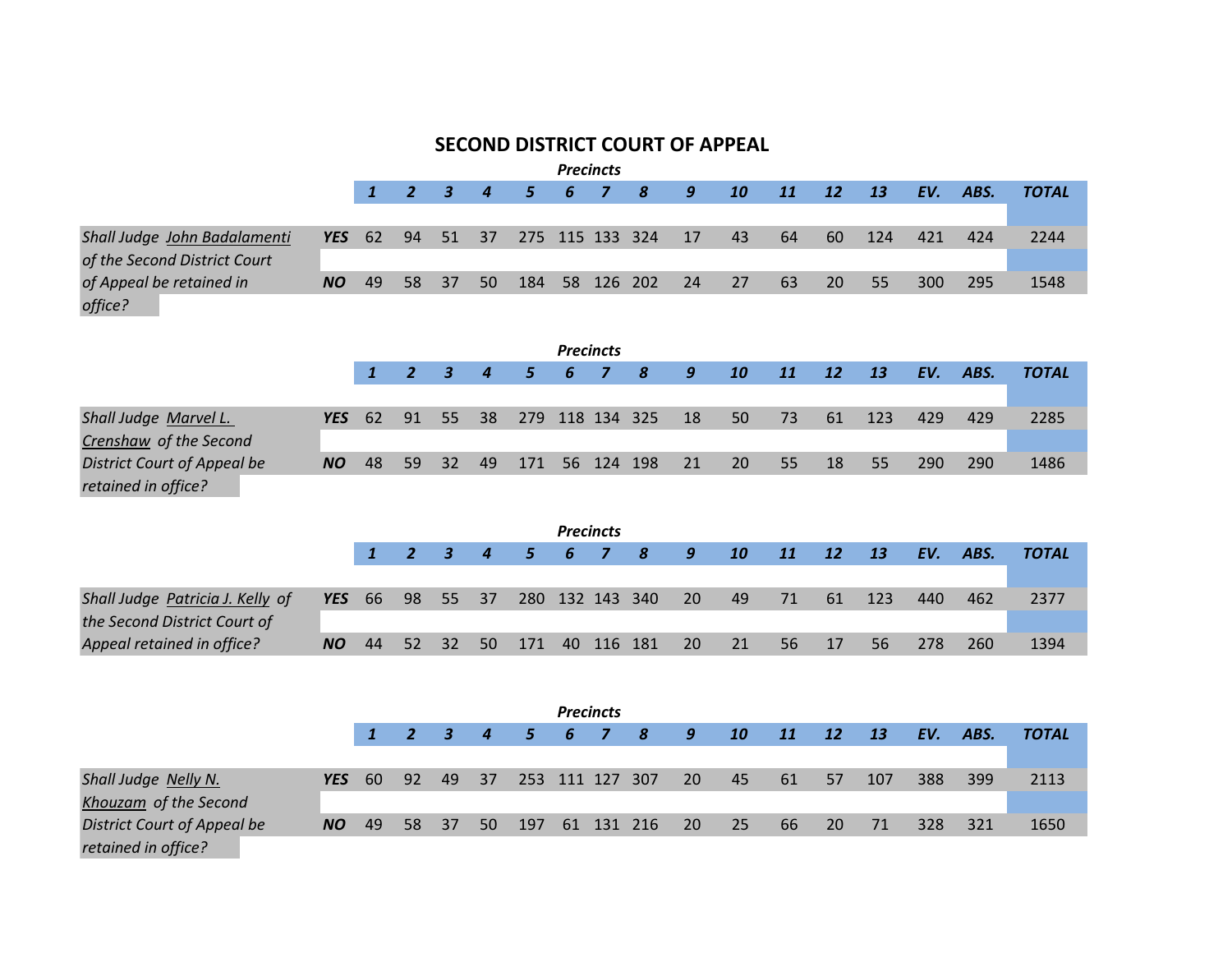|                               |     |  |  |  | <b>Precincts</b> |                                           |          |       |                                        |     |      |              |
|-------------------------------|-----|--|--|--|------------------|-------------------------------------------|----------|-------|----------------------------------------|-----|------|--------------|
|                               |     |  |  |  |                  |                                           |          |       | 1 2 3 4 5 6 7 8 9 10 11 12 13 EV. ABS. |     |      | <b>TOTAL</b> |
|                               |     |  |  |  |                  |                                           |          |       |                                        |     |      |              |
| Shall Judge Matt Lucas of the |     |  |  |  |                  | <b>YES</b> 63 96 56 41 279 118 143 326 17 | 46 70 57 |       | $-124$                                 | 441 | 457  | 2334         |
| Second District Court of      |     |  |  |  |                  |                                           |          |       |                                        |     |      |              |
| Appeal be retained in office? | NO. |  |  |  |                  | 45 54 31 47 171 55 116 197 23             | 24       | 57 21 | -54                                    | 278 | -262 | 1435         |

|                               |           |  |  |                            | <b>Precincts</b> |                  |                                              |       |     |                                        |     |     |       |
|-------------------------------|-----------|--|--|----------------------------|------------------|------------------|----------------------------------------------|-------|-----|----------------------------------------|-----|-----|-------|
|                               |           |  |  |                            |                  |                  |                                              |       |     | 1 2 3 4 5 6 7 8 9 10 11 12 13 EV. ABS. |     |     | TOTAL |
|                               |           |  |  |                            |                  |                  |                                              |       |     |                                        |     |     |       |
| Shall Judge Robert Morris of  |           |  |  |                            |                  |                  | <b>YES</b> 62 95 52 38 279 127 145 328 18 47 | $-69$ | -60 | $\sqrt{123}$                           | 426 | 450 | 2319  |
| the Second District Court of  |           |  |  |                            |                  |                  |                                              |       |     |                                        |     |     |       |
| Appeal be retained in office? | <b>NO</b> |  |  | 47 55 35 50 173 45 115 197 |                  | $\sim$ 22 $\sim$ | 23                                           | 58    | 18  | -56                                    | 289 | 269 | 1452  |

|                                  |               |     |          |                             |      |                | <b>Precincts</b> |                     |    |      |       |                 |              |     |      |              |
|----------------------------------|---------------|-----|----------|-----------------------------|------|----------------|------------------|---------------------|----|------|-------|-----------------|--------------|-----|------|--------------|
|                                  |               |     |          |                             |      |                |                  | $1$ 2 3 4 5 6 7 8 9 |    | - 10 | 11    | $\overline{12}$ | - 13         | EV. | ABS. | <b>TOTAL</b> |
|                                  |               |     |          |                             |      |                |                  |                     |    |      |       |                 |              |     |      |              |
| <b>Shall Judge Steven Travis</b> | <b>YES</b> 62 |     | 91 55 37 |                             |      |                |                  | 260 112 125 330 17  |    |      | 46 67 | $55^{\circ}$    | $\sqrt{111}$ | 419 | 421  | 2208         |
| Northcutt of the Second          |               |     |          |                             |      |                |                  |                     |    |      |       |                 |              |     |      |              |
| District of Appeal be retained   | <b>NO</b>     | -44 | $-57$    | $\overline{\phantom{0}}$ 32 | - 48 | 189 55 130 188 |                  |                     | 23 | 24   | 57    | 19              | -67          | 290 | 293  | 1516         |
| in office?                       |               |     |          |                             |      |                |                  |                     |    |      |       |                 |              |     |      |              |

|                                | <b>Precincts</b> |             |  |          |  |                 |  |  |                    |       |    |           |    |                 |          |     |              |
|--------------------------------|------------------|-------------|--|----------|--|-----------------|--|--|--------------------|-------|----|-----------|----|-----------------|----------|-----|--------------|
|                                |                  |             |  |          |  | 1 2 3 4 5 6 7 8 |  |  |                    | $  -$ | 10 | 11 12     |    | $\overline{13}$ | EV. ABS. |     | <b>TOTAL</b> |
|                                |                  |             |  |          |  |                 |  |  |                    |       |    |           |    |                 |          |     |              |
| Shall Judge Samuel Salario Jr. | <b>YES</b> 60    |             |  | 88 51 34 |  |                 |  |  | 263 112 132 310 18 |       | 47 | <b>62</b> | 52 | 118             | 411      | 424 | 2182         |
| of the Second District Court   |                  |             |  |          |  |                 |  |  |                    |       |    |           |    |                 |          |     |              |
| of Appeal be retained in       | NO               | 46 59 36 51 |  |          |  |                 |  |  | 186 53 122 209 22  |       | 23 | 62        | 29 | 60              | 288      | 288 | 1534         |
| office?                        |                  |             |  |          |  |                 |  |  |                    |       |    |           |    |                 |          |     |              |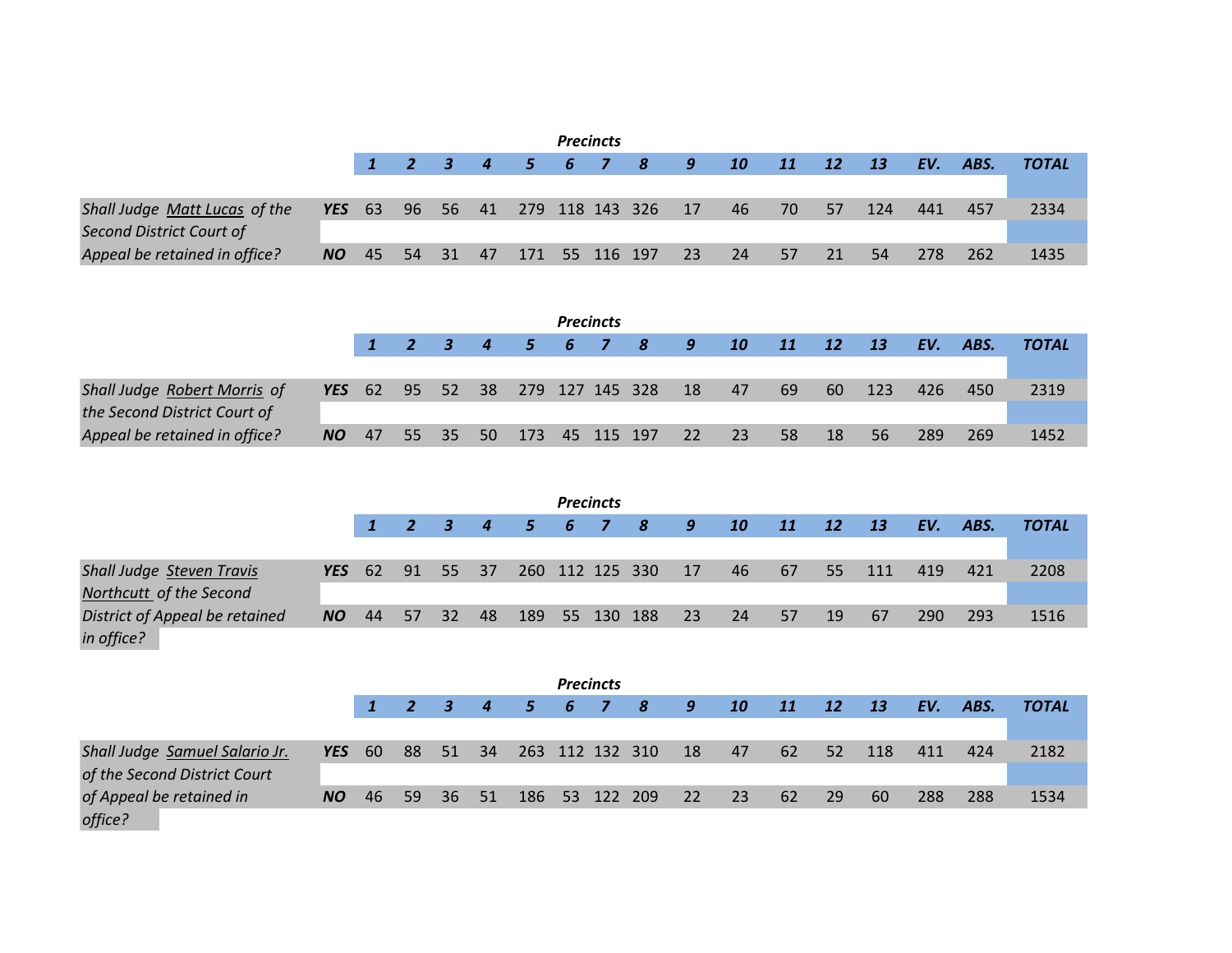| <b>Precincts</b>                                              |               |       |  |  |  |  |  |  |                                                                     |  |                                      |          |             |      |          |     |              |
|---------------------------------------------------------------|---------------|-------|--|--|--|--|--|--|---------------------------------------------------------------------|--|--------------------------------------|----------|-------------|------|----------|-----|--------------|
|                                                               |               |       |  |  |  |  |  |  | $1 \quad 2 \quad 3 \quad 4 \quad 5 \quad 6 \quad 7 \quad 8 \quad 9$ |  | 10                                   | 11 12 13 |             |      | EV. ABS. |     | <b>TOTAL</b> |
| Shall Judge Craig C. Villanti<br>of the Second District Court | <b>YES</b> 63 |       |  |  |  |  |  |  |                                                                     |  | 88 53 35 270 113 131 312 16 45 63 57 |          |             | 121  | 408      | 431 | 2206         |
| of Appeal be retained in<br>office?                           | NO            | 43 57 |  |  |  |  |  |  | 34 50 177 53 122 203 24                                             |  | 25                                   | - 62     | $\angle$ 17 | -55. | 290      | 281 | 1493         |

|                                       | <b>Precincts</b> |  |  |  |  |  |  |  |                                         |                             |            |          |           |        |     |          |              |
|---------------------------------------|------------------|--|--|--|--|--|--|--|-----------------------------------------|-----------------------------|------------|----------|-----------|--------|-----|----------|--------------|
|                                       |                  |  |  |  |  |  |  |  |                                         | $1$ 2 3 4 5 6 7 8 9         | 10         | 11 12 13 |           |        |     | EV. ABS. | <b>TOTAL</b> |
|                                       |                  |  |  |  |  |  |  |  |                                         |                             |            |          |           |        |     |          |              |
| Shall Judge Douglas Alan              | <b>YES</b> 60    |  |  |  |  |  |  |  |                                         | 94 58 39 271 114 145 325 17 | 48 71 55   |          |           | $-125$ | 412 | 441      | 2275         |
| <b>Wallace of the Second District</b> |                  |  |  |  |  |  |  |  |                                         |                             |            |          |           |        |     |          |              |
| Court of Appeal be retained in        |                  |  |  |  |  |  |  |  | <b>NO</b> 44 53 31 45 176 50 112 191 23 |                             | $22 \t 52$ |          | <b>20</b> | 51     | 284 | 268      | 1422         |
| office?                               |                  |  |  |  |  |  |  |  |                                         |                             |            |          |           |        |     |          |              |

#### **NO. 1 CONSTITUTIONAL AMENDMENT ARTICLE X, SECTION 29**

| <b>Precincts</b>             |          |               |                 |          |  |                   |  |  |  |                 |      |                            |           |    |     |      |              |
|------------------------------|----------|---------------|-----------------|----------|--|-------------------|--|--|--|-----------------|------|----------------------------|-----------|----|-----|------|--------------|
|                              |          |               |                 |          |  |                   |  |  |  | 2 3 4 5 6 7 8 9 | - 10 | $\overline{\phantom{0}11}$ | $12$ $13$ |    | EV. | ABS. | <b>TOTAL</b> |
|                              |          |               |                 |          |  |                   |  |  |  |                 |      |                            |           |    |     |      |              |
| <b>Rights of Electricity</b> | $YES$ 67 |               |                 | 78 50 62 |  | 241 113 164 306   |  |  |  | 20              | - 29 | 58                         | 56        | 92 | 447 | 529  | 2312         |
| <b>Consumers Regarding</b>   |          |               |                 |          |  |                   |  |  |  |                 |      |                            |           |    |     |      |              |
| <b>Solar Energy Choice</b>   | NO       | <sup>61</sup> | 92 <sub>1</sub> | - 44     |  | 48 274 65 119 280 |  |  |  | 26              | -43  | 81                         | 21        | 97 | 371 | 304  | 1926         |

## **NO. 2 CONSTITUTIONAL AMENDMENT ARTICLE X, SECTION 29**

| <b>Precincts</b>            |            |      |     |    |  |                                                     |  |  |     |                             |           |                                                                                                  |     |                   |     |      |              |
|-----------------------------|------------|------|-----|----|--|-----------------------------------------------------|--|--|-----|-----------------------------|-----------|--------------------------------------------------------------------------------------------------|-----|-------------------|-----|------|--------------|
|                             |            |      |     |    |  | $2 \quad 3 \quad 4 \quad 5 \quad 6 \quad 7 \quad 8$ |  |  |     | $\overline{\phantom{0}}$ 9  | <b>10</b> | $\begin{array}{ c c c c c } \hline \textbf{11} & \textbf{12} & \textbf{12} \ \hline \end{array}$ |     | $\blacksquare$ 13 | EV. | ABS. | <b>TOTAL</b> |
|                             |            |      |     |    |  |                                                     |  |  |     |                             |           |                                                                                                  |     |                   |     |      |              |
| <b>Use of Marijuana for</b> | <b>YES</b> | - 80 | 107 |    |  |                                                     |  |  |     | 74 72 351 114 192 412 36 52 |           | 93                                                                                               | 58  | 124               | 513 | 518  | 2796         |
| <b>Debilitating Medical</b> |            |      |     |    |  |                                                     |  |  |     |                             |           |                                                                                                  |     |                   |     |      |              |
| <b>Conditions</b>           | NO.        | 49   | 66  | 23 |  | 42 176 63 93                                        |  |  | 185 | $10^{-}$                    | <b>20</b> | 44                                                                                               | -23 | -65               | 310 | 327  | 1496         |